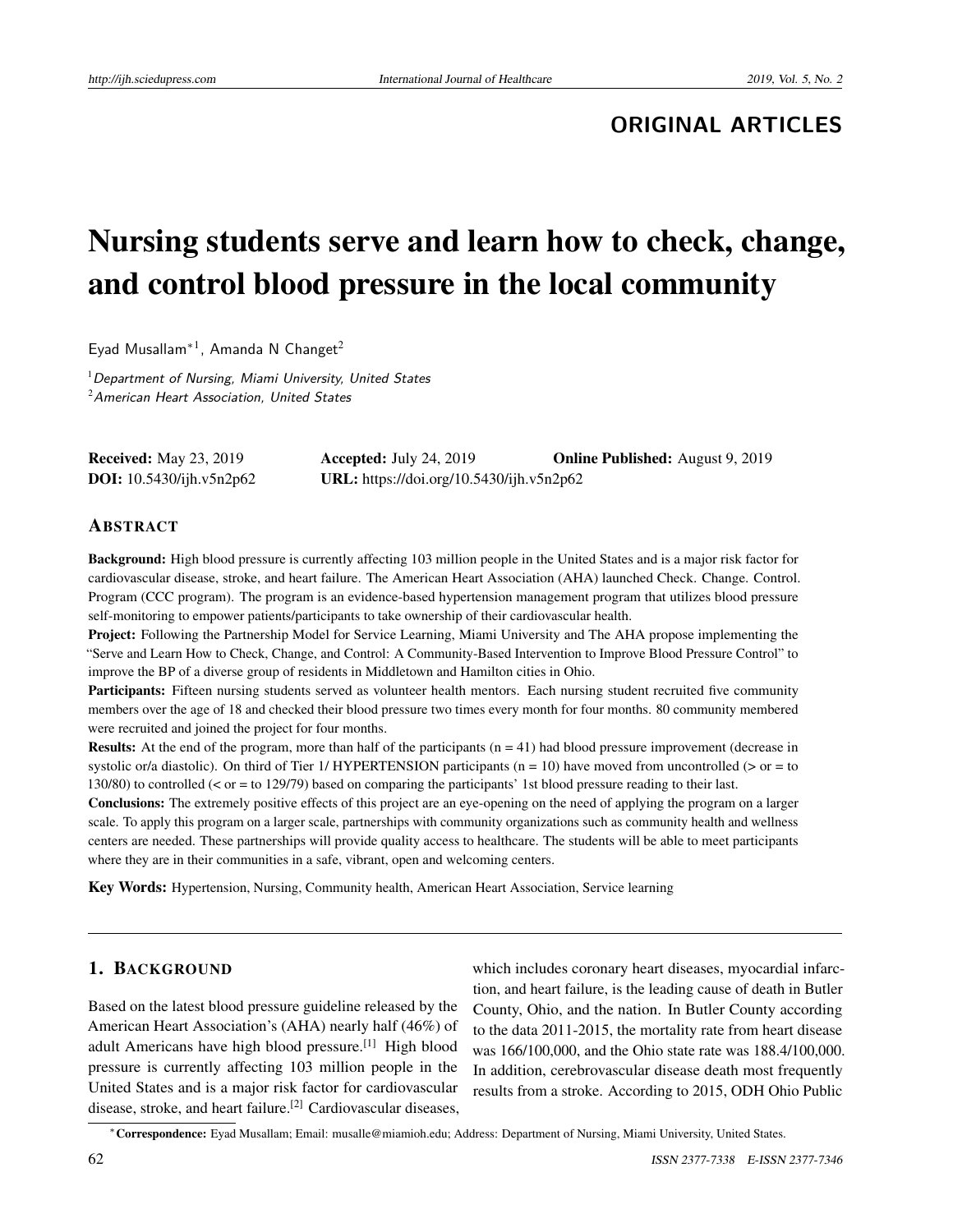Health Data Warehouse, in Butler County, the mortality rate was 38.7/100,000 and in Ohio State, the mortality rate was 40/100,000. High blood pressure is the main factor associated with both Heart disease and cerebrovascular disease.[\[3\]](#page-4-0)

Community-based non-pharmacological and health education programs may be helpful in improving health outcomes in patients with chronic illnesses. $[4,5]$  $[4,5]$  Community-based interventions such as health education and counseling found to be effective when compared with alternatives such as wellness visits or primary care follow up. Also, they are cost-effective for certain health conditions, particularly when partnering with low-income, underserved, and racial and ethnic minority communities. $[4,5]$  $[4,5]$  Several studies evaluate the impact of the community-based interventions and health education programs in controlling high blood pressure.<sup>[\[5](#page-4-2)[–10\]](#page-4-3)</sup> Yet many of these programs required significant resources, and their sustainability, and generalizability to other settings was unclear.

The American Heart Association AHA / American Stroke Association (ASA) mission is to build healthier lives free of cardiovascular disease and stroke.<sup>[\[1\]](#page-3-0)</sup> In supporting this mission, the AHA launched Check. Change. Control. Program (CCC program). The program is an evidence-based hypertension management program that utilizes blood pressure self-monitoring to empower patients/participants to take ownership of their cardiovascular health.<sup>[\[11\]](#page-4-4)</sup> The purpose of the CCC program is to control high blood pressure as a health disparity among Americans and to create a culture of health throughout the communities. CCC program will help in screening and controlling high blood pressure through enhancing blood pressure self-monitoring and empowering participants to take ownership of their cardiovascular health. The program launched as a pilot in August 2012 with a focus on top 18 markets nationwide. As of June 2017, the program has expanded to over 150 markets, 389,000+ participants enrolled with an average drop in systolic blood pressure of 11 mmHg. Controlling high blood pressure is considered an important factor in managing both Heart disease and cere-brovascular disease and in lowering the mortality rate.<sup>[\[11\]](#page-4-4)</sup>

Few studies evaluate the impact of AHA CCC program.<sup>[\[12,](#page-4-5)[13\]](#page-4-6)</sup> The result of these studies showed that CCC as a simplified and cost-effective community-based hypertension intervention programs may lead to BP improvements. One study showed that CCC demonstrated significant BP reduction among 2,000 participants from eight Durham, NC outpatient clinics over a 6-month period.<sup>[\[12\]](#page-4-5)</sup> In another study 4,069 adults were enrolled into the CCC program at 18 US sites and the results showed that CCC program was associated with improved BP control (13.7 mmHg average reduction in

# BP) in a diverse community-based population.<sup>[\[14\]](#page-4-7)</sup>

Check. Change. Control is designed to establish community partnerships and meaningful volunteer roles and is focused on innovation and sustainability. The most common program implementation sites were churches, healthcare institutions, community or recreation centers (including YMCAs), worksite wellness programs (e.g., insurance companies), other businesses (e.g., pharmacies, insurance companies), or other (e.g., private societies or organizations, apartment complexes). These sites trained volunteer health mentors to carry out CCC programs and interact with program participants; these volunteer health mentors were from both healthcare and nonhealthcare backgrounds.<sup>[\[11,](#page-4-4) [14\]](#page-4-7)</sup>

The literature showed that community health promotion and disease prevention interventions conducted by nursing stu-dents have positive impact on the local communities.<sup>[\[15,](#page-4-8) [16\]](#page-4-9)</sup> These interventions also can serve as an effective strategy for teaching nursing student competencies and facilitating engagement with the community.<sup>[\[15,](#page-4-8) [16\]](#page-4-9)</sup> To engage nursing students in improving local community health outcomes, Miami University partnered with AHA to apply the CCC in the local community. The nursing students at Miami University served as volunteer health mentors and implemented the CCC program in the local community. Following the Part-nership Model for Service Learning,<sup>[\[17\]](#page-4-10)</sup> Miami University and The AHA propose implementing the "Serve and Learn How to Check, Change, and Control: A Community-Based Intervention to Improve Blood Pressure Control" to improve the BP of a diverse group of residents in Middletown and Hamilton cities in Ohio.

## 2. THEORETICAL MODEL

The Partnership Model for Service-Learning will be utilized to guide the application of the proposed intervention "Serve and Learn How to Check, Change, and Control: A Community-Based Intervention to Improve Blood Pressure Control". The Partnership Model provides a framework to en-sure a cohesive plan for teaching, scholarship, and service.<sup>[\[17\]](#page-4-10)</sup> A committed "community partner": American Heart Association and the "faculty": Miami University serve as the center of the Partnership Model itself. On a parallel plane to the faculty and community partner, are the students. They are the "driving force" behind the work that is accomplished. The students served as volunteer health mentors and implemented the CCC program in the local community. They provided a constant free flow of service. Another essential component of the Partnership Model involves the target population: a diverse group of residents in Middletown and Hamilton cities in Ohio (see Figure 1).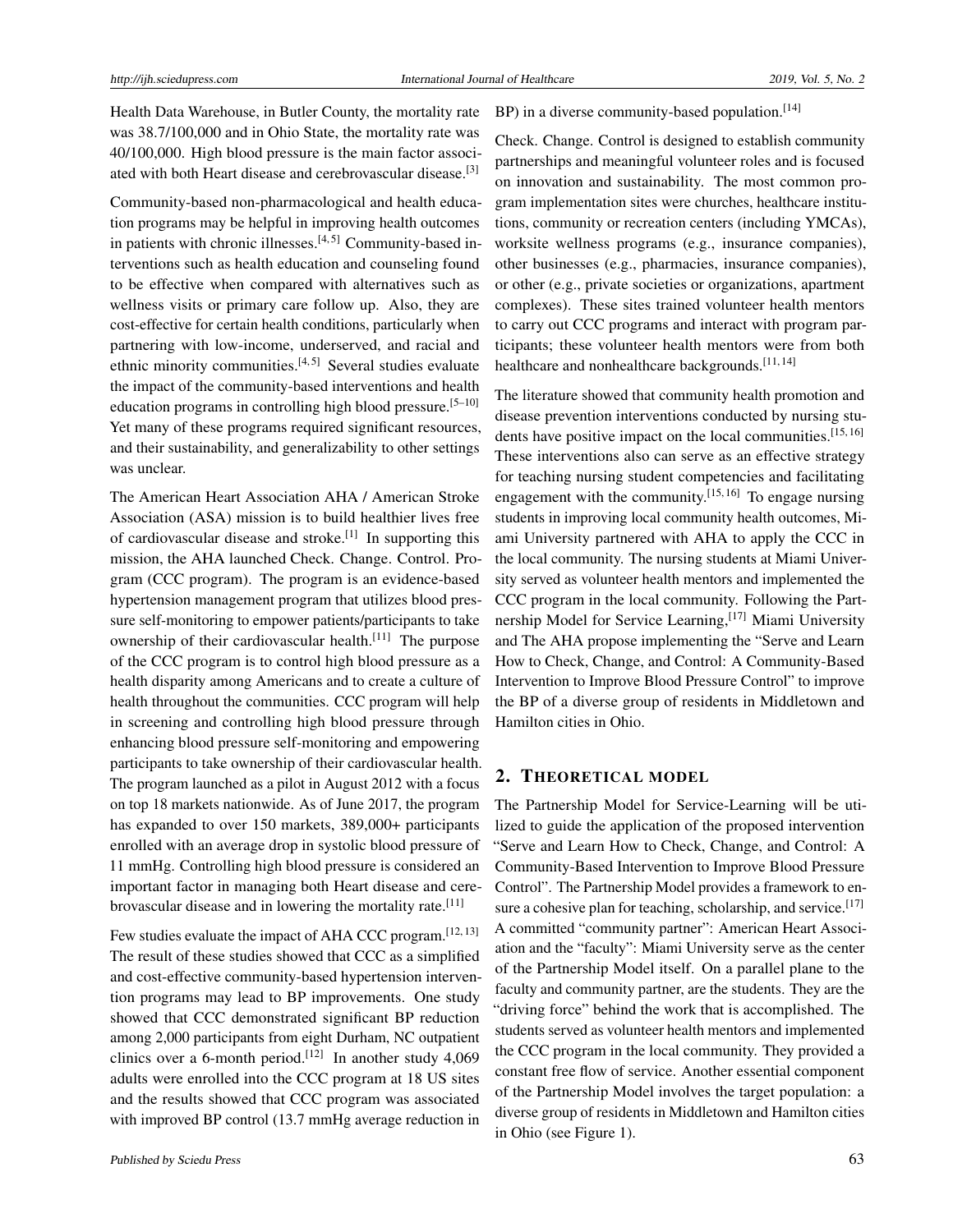The Partnership Model for Service-Learning was successful in guiding and implementing comparable projects.<sup>[\[17\]](#page-4-10)</sup> The results of comparable programs showed positive outcomes for faculty members, students, community partners and community members. The model helped the programs in planning and in setting expectations and responsibilities.<sup>[\[17,](#page-4-10) [18\]](#page-4-11)</sup>



Figure 1. The partnership model for service-learning

## 3. PROJECT DESCRIPTION

This is the first time that the AHA CCC program was implemented by nursing students. Integrating the CCC program in the nursing curriculum will take the AHA CCC program to the next level where nursing students, who have the clinical knowledge and training, implement the blood pressure measurements and provide health education. In the Serve and Learn How to Check, Change, and Control: A Community-Based Intervention, the Nursing department at Miami University integrated the AHA CCC program in the nursing curriculum as a service learning program. The nursing students served as Volunteer Health Mentors. Each nursing student recruited five community members over the age of 18 and checked their blood pressure two times every month for four months. In addition, the students used the AHA CCC program education resources to provide health education about blood pressure. The students utilized the AHA CCC 4 Month HBP Educational Series and offered

one on one teaching sessions for the participants.[\[19\]](#page-4-12) The students communicated directly with participants (community members) facilitating their success in the program including successfully uploading blood pressure readings, using an online tracker and strengthening their commitment to the program.

Fifteen nursing students served as Volunteer Health Mentors. Each nursing student recruited five community members over the age of 18 and checked their blood pressure two times every month for four months. 80 community membered were recruited and joined the project for four months. The nursing students recruited their family members, friends, or coworkers. To maximize the benefits for the community members, the students were encouraged to recruit community members who have hypertension.

#### 4. RESULTS

From July 1, 2017 to June 30, 2018, a total of 80 participants were enrolled. Participants were stratified into 3 tiers according to their initial BP: Tier 1 / HYPERTENSION (a systolic reading > 130.0 mmHg AND/OR a diastolic reading  $\geq$  80.0 mmHg) = 32 (40% of the Participants), tier 2 / ELEVATED (systolic reading between 120.0-129.0 mmHg AND a diastolic reading of less than 80.0 mmHg) =  $12(15\%$ of the Participants) and tier 3 / NORMAL (a systolic reading < 120.0 mmHg AND a diastolic reading < 80.0 mmHg) (see Figure 2).

At the end of the program, more than half of the participants  $(n = 41)$  had blood pressure improvement (decrease in systolic or/a diastolic). On average, 9.8 mmHg decrease in systolic blood pressure and 7.9 mmHg decrease in diastolic blood pressure. On third of Tier 1/ HYPERTENSION participants ( $n = 10$ ) have moved from uncontrolled ( $>$  or  $=$  to 130/80) to controlled ( $\lt$  or = to 129/79) based on comparing the participants' 1st blood pressure reading to their last (see Figure 3).



Figure 2. Blood pressure tiers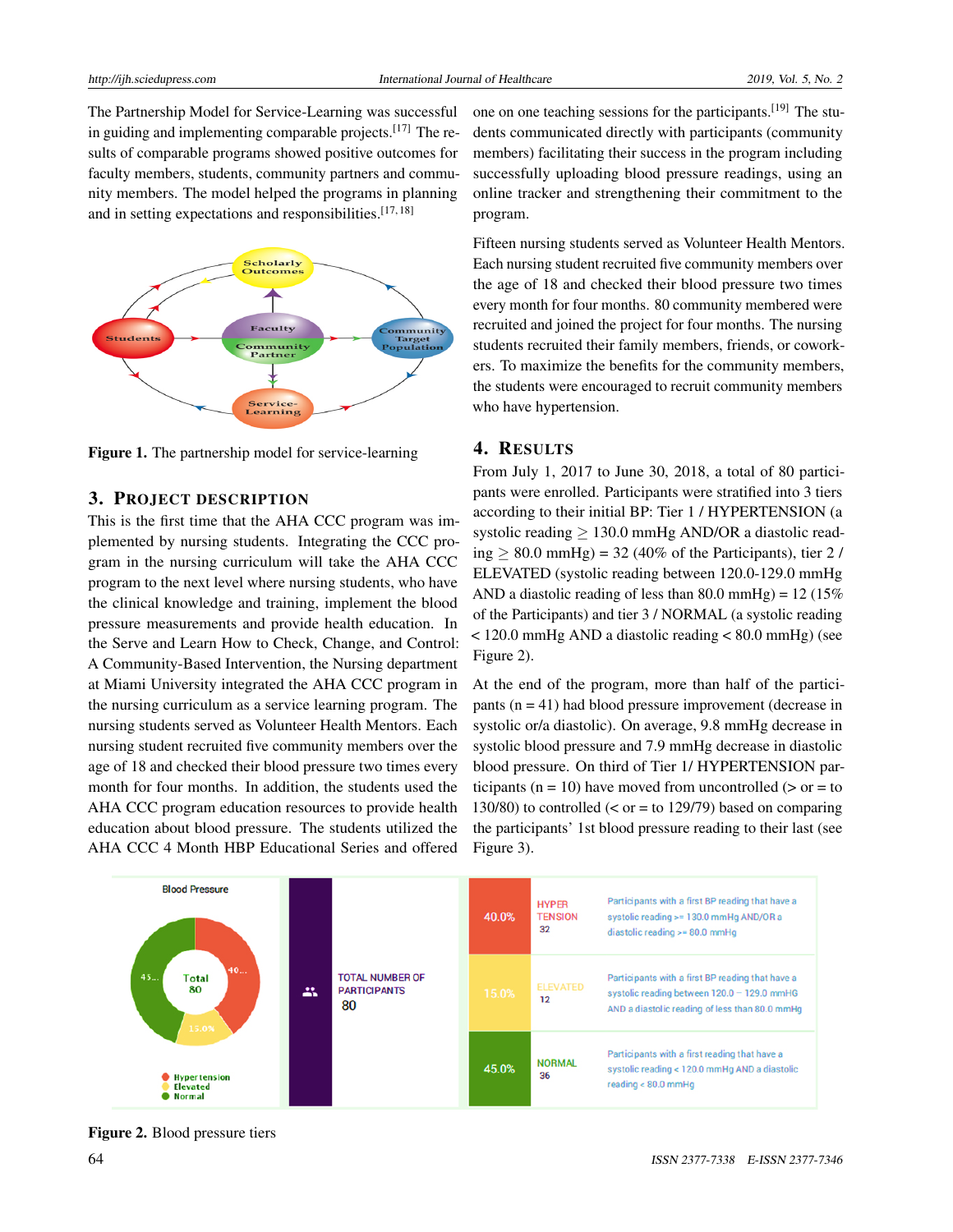|   |                                                                                           |                                                                                 |                                      |                                                                                                                               |                                                                                                                                                        | <b>SYSTOLIC</b>                                                                     |                                                                                                                                                                               |                                                                                                                                                 | <b>DIASTOLIC</b>                                                                             |                                                                                                                            |  |
|---|-------------------------------------------------------------------------------------------|---------------------------------------------------------------------------------|--------------------------------------|-------------------------------------------------------------------------------------------------------------------------------|--------------------------------------------------------------------------------------------------------------------------------------------------------|-------------------------------------------------------------------------------------|-------------------------------------------------------------------------------------------------------------------------------------------------------------------------------|-------------------------------------------------------------------------------------------------------------------------------------------------|----------------------------------------------------------------------------------------------|----------------------------------------------------------------------------------------------------------------------------|--|
| 共 | <b>NUMBER OF</b><br><b>PARTICIPANTS FROM</b><br>THE AMOUNT ABOVE<br><b>THAT HAD BLOOD</b> | 46.3%                                                                           | <b>HYPER</b><br><b>TENSION</b><br>19 | Participants with a first BP reading that<br>have a systolic reading >= 130.0 mmHg<br>AND/OR a diastolic reading >= 80.0 mmHg | 14<br>if of<br>Participants<br>with at<br>least                                                                                                        | $-9.8$<br>mmHg<br>$-3.3$<br>Average<br>mmHq<br>decrease in                          | 24<br># of<br>Participants<br>with at<br>least                                                                                                                                | $-7.9$<br>mmHq<br>Average<br>decrease in                                                                                                        | $-1.4$<br>mmHg                                                                               |                                                                                                                            |  |
|   |                                                                                           | <b>PRESSURE</b><br><b>IMPROVEMENT</b><br>(DECREASE IN<br><b>SYSTOLIC AND/OR</b> | 17.1%                                | <b>ELEVATED</b>                                                                                                               | Participants with a first BP reading that<br>have a systolic reading between $120.0 -$<br>129.0 mmHg AND a diastolic reading of<br>less than 80.0 mmHq | 2 readings<br>days apart<br>who had<br>systolic<br><i>improvement</i><br>(decrease) | Average<br>Systolic<br>change in<br>blood<br>systolic<br>pressure for<br>blood<br>users who<br>pressure for<br>had<br>users<br>decrease in<br>with at<br>systolic bp<br>least | 2 readings<br>days apart<br>who had<br>diastolic<br><i>improvement</i><br><b>(decrease)</b><br>diastolic<br>bp)<br>$>$ than or $=$<br>to 4 mmHg | <b>Diastolic</b><br>blood<br>pressure for<br>users who<br>had<br>decrease in<br>diastolic bp | Average<br>change in<br>diastolic<br>blood<br>pressure for<br><b>users</b><br>with at<br>least<br>2 readings<br>days apart |  |
|   | <b>DIASTOLIC)</b><br>41<br><b>AND THEIR FIRST</b><br><b>READING WAS</b>                   | 36.6%                                                                           | <b>NORMAL</b><br>15                  | Participants with a first reading that have<br>a systolic reading < 120.0 mmHg AND a<br>diastolic reading < 80.0 mmHg         | in.<br>systolic bp)<br>$>$ than or $=$<br>to 10<br>mmHq                                                                                                | with at<br>least<br>2 readings<br>days apart                                        | 2 readings<br>days apart                                                                                                                                                      |                                                                                                                                                 | with at<br>least<br>2 readings<br>days apart                                                 |                                                                                                                            |  |

Figure 3. Changes in blood pressure readings

#### 5. DISCUSSION

High blood pressure is currently affecting 103 million people in the United States. Hypertension or High blood pressure is a major modifiable risk factor for cardiovascular disease, stroke, and heart failure. Community-based programs that help in improving high blood pressure screening and selfcare management are needed. Several prior studies have demonstrated that the use of screening, health education and self-monitoring can promote improved hypertension control.[\[5,](#page-4-2) [7–](#page-4-13)[10,](#page-4-3) [14\]](#page-4-7)

In 2013, The AHA launched CCC program as an evidencebased hypertension management program that utilizes blood pressure self-monitoring to empower patients/participants to take ownership of their cardiovascular health. The CCC programs depends on volunteer health mentors to carry out the programs and interact with program participants; these volunteer health mentors were from both healthcare and nonhealthcare backgrounds. This is the first time that the AHA CCC program was implemented by nursing students. Integrating the CCC program in the nursing curriculum will take the AHA CCC program to the next level where nursing students, who have the clinical knowledge and training, implement the blood pressure measurements and provide health education.

The result of this study showed the effectiveness of CCC program in improving the participants' blood pressure and blood pressure self-monitoring. In addition, the program was

a great opportunity for the nursing students to practice clinical activities addressing community and population health. The positive results of this study support the findings of previous studies that investigated the CCC program.<sup>[\[12,](#page-4-5) [13\]](#page-4-6)</sup>

The extremely positive effects of this project are an eyeopening on the need of applying the program on a larger scale and invite other nursing programs in the region and US to participate in CCC program. To apply this program on a larger scale, partnerships with community organizations such as community health and wellness centers are needed. These partnerships will provide quality access to healthcare. The students will be able to meet participants where they are in their communities in a safe, vibrant, open and welcoming centers.

## 6. CONCLUSIONS

Implementing Check Change Control by nursing students was a novel community-based initiative that demonstrated reduction in BP among a sample from two local communities. Future efforts could focus on adopting this initiative by other nursing programs in the region to cover more underserved communities. We have learned that partnerships with other community organizations (such as YMCA) might enhance the participation in the CCC program and provide safe environment for both students and community members.

#### CONFLICTS OF INTEREST DISCLOSURE

The authors declare no conflicts of interest.

#### **REFERENCES**

<span id="page-3-0"></span>[1] Whelton PK, Carey RM, Aronow WS, et al. 2017 ACC/AHA/AAPA/ABC/ACPM/AGS/APhA/ASH/ASPC/NMA/PCNA guideline for the prevention, detection, evaluation, and

management of high blood pressure in adults. J Am Coll Cardiol. 2018; 71(19): e248. PMid:29146535. <https://doi.org/10.1016/j.jacc.2017.11.006>

<span id="page-3-1"></span>[2] Correction to: Heart disease and stroke statistics-2018 update: A